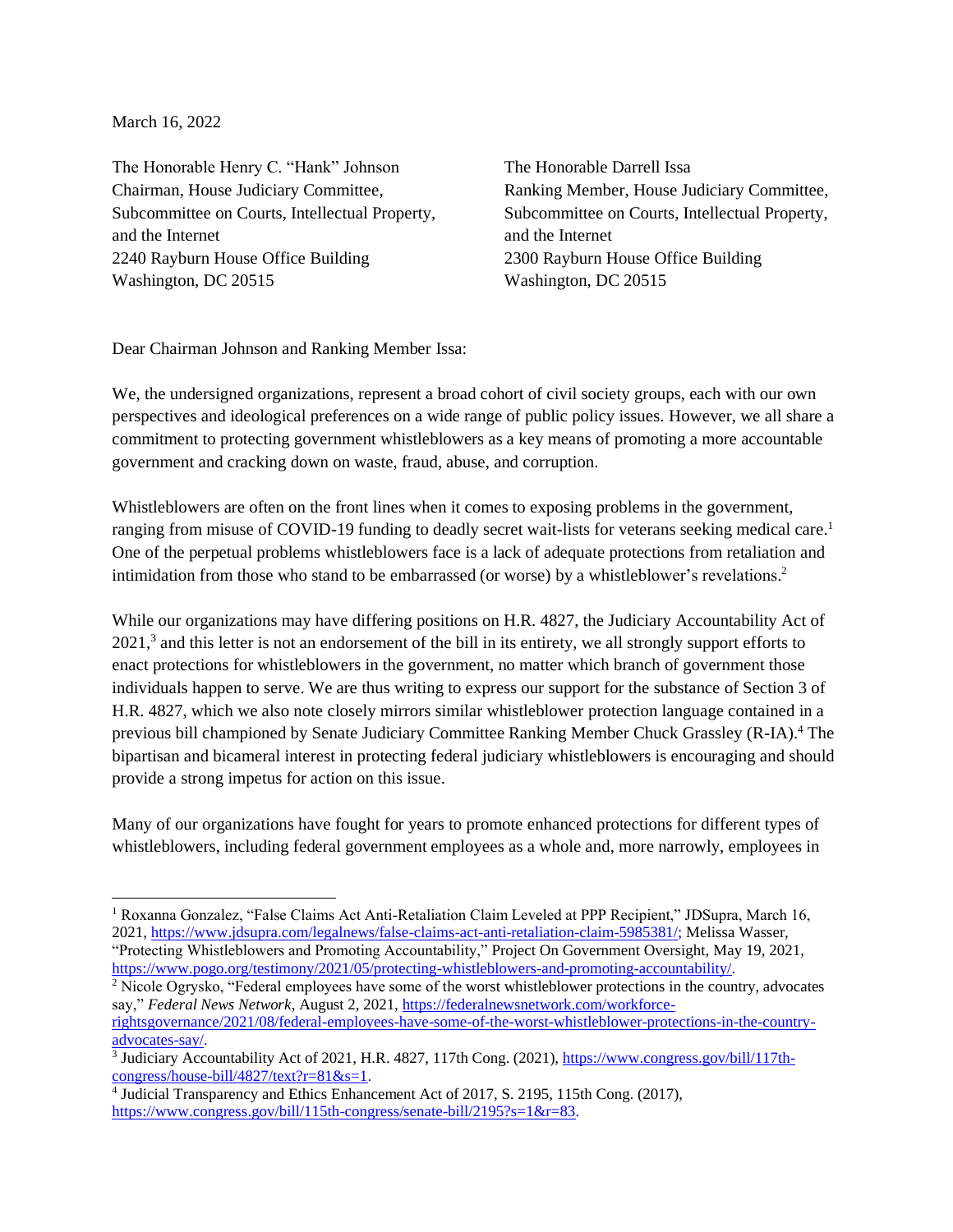the intelligence community.<sup>5</sup> Different circumstances call for different kinds of protections, but an untenable reality remains: Across all levels of the federal government, whistleblowers do not have the protections they need in order to reveal hard truths without fear of reprisal. This creates a chilling effect on those who could blow the whistle on government malfeasance and, in turn, produces a less accountable and more corrupt government. But as some pro-whistleblower stakeholders have noted, Congress is in prime position to do something about this troubling situation.<sup>6</sup>

All of this applies to the federal judiciary just as much as it does to any other branch or entity within the federal government. Therefore, we write to applaud the committee for considering the bipartisan Judiciary Accountability Act, which would extend best practice whistleblower protections for all employees, irrespective of employment category, within the judicial branch. The lack of such existing protections is another manifestation of the government-wide problem of impunity for those who act improperly and retaliation against those who bravely attempt to shine a light on that misconduct from within. The judiciary is no exception. Ensuring that whistleblowers in the judiciary have appropriate and robust protections will only benefit the judicial branch as a whole by deterring misconduct and promoting accountability. Several instances in recent years lay bare the accountability problem in the courts.

First, in 2018, the Judicial Council of the U.S. Court of Appeals for the Tenth Circuit was alerted to several instances of sexual harassment by District of Kansas Judge Carlos Murguia. Pursuant to the Judicial Conduct and Disability Act, Chief Judge Timothy Tymkovich appointed a Special Committee to investigate these allegations, which found that "Murguia gave preferential treatment and unwanted attention to female employees of the Judiciary in the form of sexually suggestive comments, inappropriate text messages, and excessive, non-work-related contact, much of which occurred after work hours and often late at night."<sup>7</sup> The council added, "All of the harassed employees stated that they were reluctant to tell Judge Murguia to cease his behavior because of the power he held as a federal judge."<sup>8</sup> This grave concern about retaliation contributed to an environment that deterred victims from coming forward, prolonging a cycle of harassment as Murguia kept his job far longer than he should have.

And in 2020, Olivia Warren, a North Carolina-based attorney and former law clerk to Ninth Circuit Judge Stephen Reinhardt, testified before your subcommittee about the harassment she was subjected to by Reinhardt. She said, "[A] barrier to reporting harassment for law clerks [is] the possibility of immediate retaliation by the judge," which "is supplemented by the possibility of long-term retaliation by those

<sup>5</sup> Government Accountability Project, "Make It Safe Coalition Praises New Legislation to Protect Whistleblowers," Press Release, August 4, 2020, [https://whistleblower.org/press-release/press-release-make-it-safe-coalition-praises](https://whistleblower.org/press-release/press-release-make-it-safe-coalition-praises-new-legislation-to-protect-whistleblowers/)[new-legislation-to-protect-whistleblowers/;](https://whistleblower.org/press-release/press-release-make-it-safe-coalition-praises-new-legislation-to-protect-whistleblowers/) Melissa Wasser, "Fact Sheet: Strengthening Protections for Intelligence Community Whistleblowers," Project On Government Oversight, January 3, 2022,

[https://www.pogo.org/resource/2022/01/strengthening-protections-for-intelligence-community-whistleblowers/.](https://www.pogo.org/resource/2022/01/strengthening-protections-for-intelligence-community-whistleblowers/)  <sup>6</sup> Andrew Lautz, "House Oversight Should Advance Three Bills to Improve Oversight of Taxpayer Dollars," National Taxpayers Union, June 28, 2021, [https://www.ntu.org/publications/detail/house-oversight-should-advance](https://www.ntu.org/publications/detail/house-oversight-should-advance-three-bills-to-improve-oversight-of-taxpayer-dollars)[three-bills-to-improve-oversight-of-taxpayer-dollars.](https://www.ntu.org/publications/detail/house-oversight-should-advance-three-bills-to-improve-oversight-of-taxpayer-dollars)

<sup>7</sup> Order at 2 in re: Complaint under the Judicial Conduct and Disability Act (No. 10-18-90022), Judicial Council of the Tenth Circuit, September 30, 2019[, https://www.ca10.uscourts.gov/sites/ca10/files/misconduct/10-18-](https://www.ca10.uscourts.gov/sites/ca10/files/misconduct/10-18-90022.J.pdf) [90022.J.pdf.](https://www.ca10.uscourts.gov/sites/ca10/files/misconduct/10-18-90022.J.pdf)

<sup>8</sup> Order at 2-3 in re: Complaint under the Judicial Conduct and Disability Act (No. 10-18-90022), Judicial Council of the Tenth Circuit, September 30, 2019[, https://www.ca10.uscourts.gov/sites/ca10/files/misconduct/10-18-](https://www.ca10.uscourts.gov/sites/ca10/files/misconduct/10-18-90022.J.pdf) [90022.J.pdf.](https://www.ca10.uscourts.gov/sites/ca10/files/misconduct/10-18-90022.J.pdf)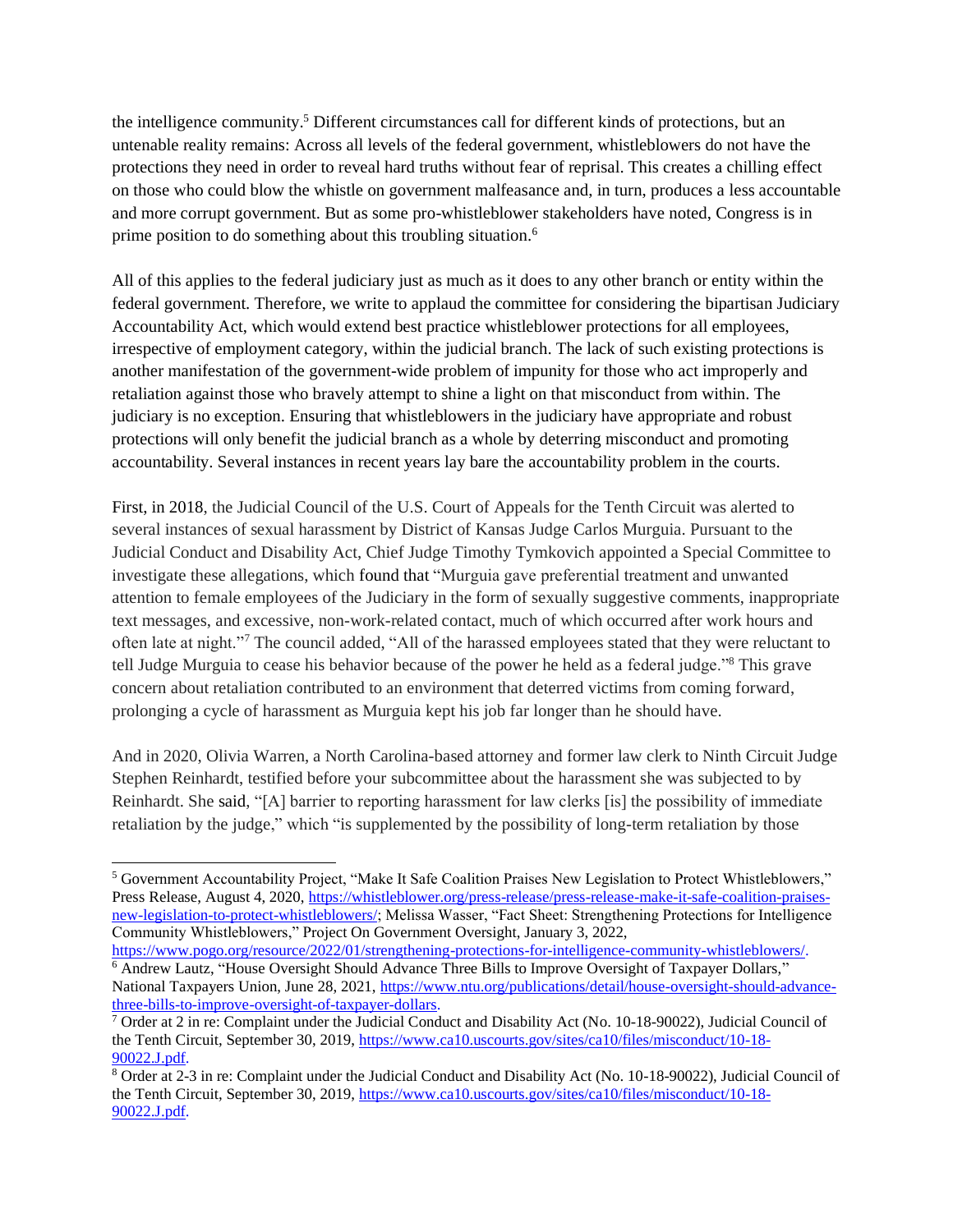devoted to protecting his reputation and remaining in his good graces."<sup>9</sup> This includes not only future employers in the private sector, but also judges and officials elsewhere in the judicial branch, since law clerks often have multiple clerkships or take positions as staff attorneys later in their careers.

We believe that the substance of Section 3 of H.R. 4827 would greatly protect whistleblowers in the judiciary, which would help promote a more accountable government, with fewer opportunities for corruption and abuse to go unchecked. We thank you for your vital work on this matter. We stand ready to support these efforts and look forward to engaging with your offices further.

Sincerely,

Accountability Lab Alabama Black Women's Roundtable Alliance to Counter Crime Online Blue Ridge Environmental Defense League Blue Wave Postcard Movement Broward for Progress Center for Justice & Democracy Center for Media and Democracy Center for Progressive Reform Chapel Hill Organization for Clean Energy Clean Elections Texas Community Science Institute, Inc. Constitutional Alliance Consumer Action Corruption Kills Council for a Livable World Defending Rights & Dissent Demand Progress Fight for the Future Fix the Court Government Accountability Project Government Information Watch Indivisible Santa Fe International Association of Whistleblowers (IAW) Kentucky Equal Justice Center Kohn, Kohn and Colapinto, LLP Law Enforcement Action Partnership

*<sup>9</sup> Protecting Federal Judiciary Employees from Sexual Harassment, Discrimination, and Other Workplace Misconduct: Hearing before the Subcommittee on Courts, Intellectual Property, and the Internet*, 116th Cong. (February 13, 2020)(testimony of Olivia Warren),

[https://www.congress.gov/116/meeting/house/110505/witnesses/HHRG-116-JU03-Wstate-WarrenO-20200213-](https://www.congress.gov/116/meeting/house/110505/witnesses/HHRG-116-JU03-Wstate-WarrenO-20200213-U2.pdf) [U2.pdf.](https://www.congress.gov/116/meeting/house/110505/witnesses/HHRG-116-JU03-Wstate-WarrenO-20200213-U2.pdf)